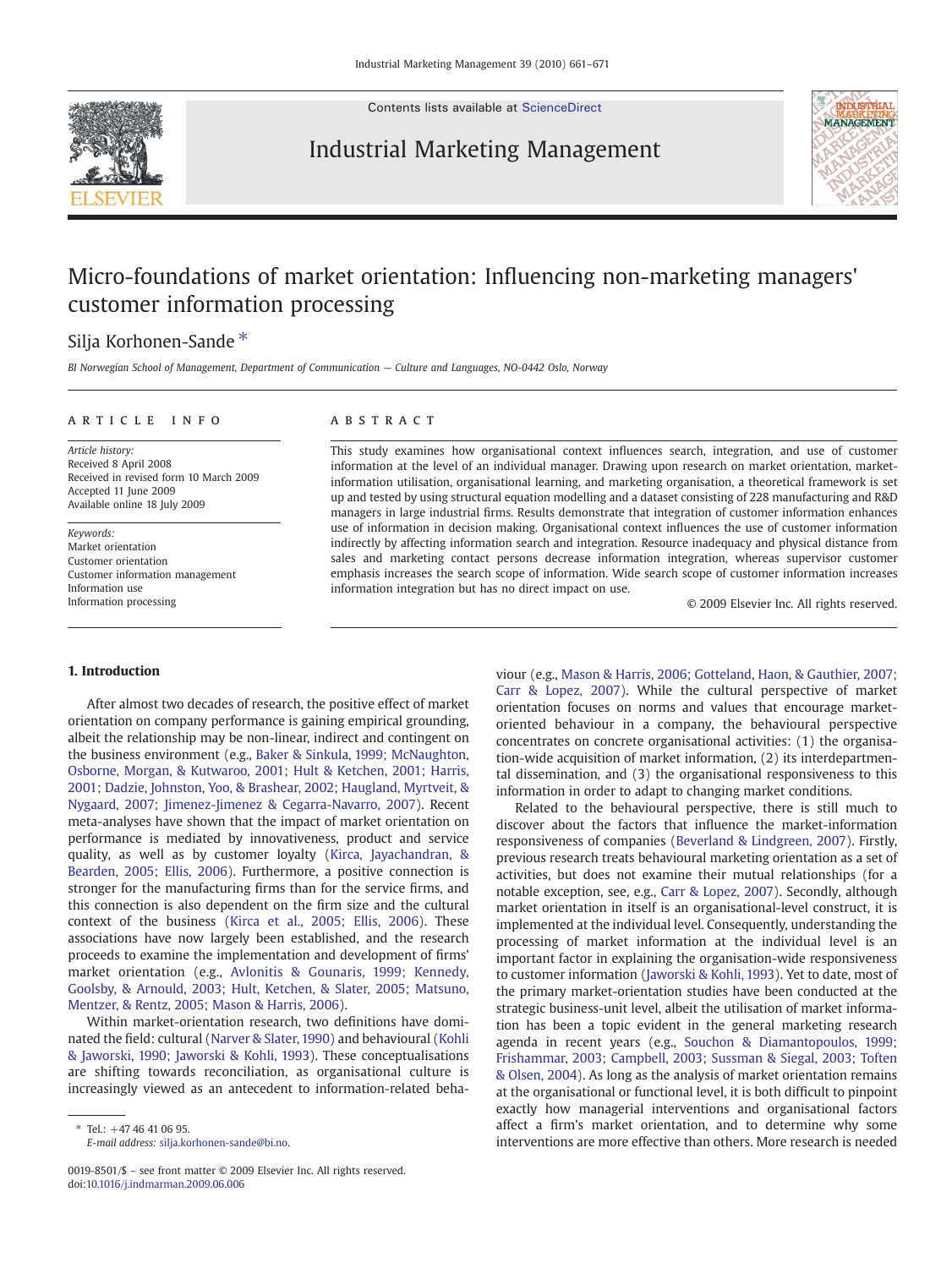on why some employees are better than others at gathering market knowledge and customising it to their own use [\(Jacobson & Prusak,](#page--1-0) [2007](#page--1-0)), and what the individual-level responses to market-orientation schemes are [\(Kennedy, et al., 2003; Schlosser & McNaughton, 2007\)](#page--1-0).

In order to fill in these research gaps, I operationalise the three firm-level dimensions of behavioural market orientation as individual-level activities (search, integration and use of customer information<sup>1</sup>), and examine how they are influenced by the characteristics of organisation and the leadership [\(Gotteland et al.,](#page--1-0) [2007](#page--1-0)). Moreover, I combine the insights from the general information processing, knowledge-transfer, organisational learning and marketing-organisation literature with market-orientation research.

This amalgamation is needed, because the three activities of the behavioural market orientation form the process of learning about and acting on markets ([Day, 1994; Souchon, Cadogan, Procter, &](#page--1-0) [Dewsnapp, 2004\)](#page--1-0). To some extent, they are essential skills for any company, not only those striving to become market-oriented. Accordingly, several studies positioned outside market-orientation research have analysed information gathering (search), sharing (dissemination) and use (e.g., [Beyer & Trice, 1982; Sinkula, 1994;](#page--1-0) Argyris, 1999; Zahay & Griffi[n, 2004; Jayachandran, Sharma, Kaufman,](#page--1-0) [& Raman, 2005; Veldhuizen, Hultink, & Grif](#page--1-0)fin, 2006). A solid body of research has also emerged that has focused on the organisation of marketing and sales and its relationships with other functions (see, e.g., [Ruekert & Walker, 1987; Kahn & Mentzer, 1998; Maltz & Kohli,](#page--1-0) [2000; Zinkhan & Verbrugge, 2000; De Luca & Atuahene-Gima, 2007](#page--1-0)). These studies on cross-functional relationships are closely related to the implementation of market orientation.

Specifically, the aim of the present study is to build on and to extend the research on market-information use at the individual level that was conducted by [Fisher, Maltz, and Jaworski \(1997\)](#page--1-0) and [Maltz,](#page--1-0) [Souder, and Kumar \(2001\)](#page--1-0) as well as on the synthesis study of market orientation by [Carr and Lopez \(2007\)](#page--1-0). [Fisher et al. \(1997\)](#page--1-0) examine the connections between interfunctional relationships (informationsharing norms and integrated goals), communication behaviours and the market-information use of engineering personnel. [Maltz et al.](#page--1-0) [\(2001\)](#page--1-0) investigate a number of integrating mechanisms that influence interfunctional rivalry and its direct and mediated effects on marketinformation use by R&D managers. These studies combine the individual-level information use with the cross-functional integration literatures. Yet they do not explicitly address the other two components of market-oriented information processing at the individual level: information generation and dissemination. The contribution by [Carr and Lopez \(2007\),](#page--1-0) in turn, aims at specifying a model that treats the market-oriented culture as an antecedent to the market-oriented conduct, examines the causalities between the generation and dissemination of and responsiveness to market intelligence, and connects them to employee response. However, [Carr and Lopez \(2007\)](#page--1-0) measure market-oriented behaviour at the level of a strategic business unit and not at the individual level.

The present study has two main contributions. Firstly, it brings in the concepts of information integration ([Jayachandran et al., 2005; De](#page--1-0) [Luca & Atuahene-Gima, 2007; Chou, Chang, Cheng & Tsai, 2007](#page--1-0)) and information search scope. The focus here is to examine how integration and search scope mediate the relationship between organisational factors and the use of the customer information that R&D and manufacturing managers receive from the sales and marketing. This study therefore enhances our understanding of how organisationallevel interventions influence responsiveness to market intelligence at the level of an individual employee.

Secondly, as to the antecedents of market orientation, this study produces new knowledge concerning the impact of interfunctional distance and resource inadequacy on the processing of customer information. The effect of co-location on communication and crossfunctional relationships has produced mixed results (e.g., [Maltz &](#page--1-0) [Kohli, 1996; Maltz et al., 2001; Ganesan, Malter, & Rind](#page--1-0)fleisch, 2005), and the role of resource allocation in customer information processing has been neglected in the previous research.

Understanding these issues is all the more important, as many industrial, manufacturing companies adapt to the competitive pressures by cutting costs, by centralising for economies of scale, and by producing more sophisticated, high-quality products with higher delivery speed. In many industries, the traditional manufacturing companies turn from bulk suppliers to customer-focused solution providers ([Vargo & Lusch, 2004](#page--1-0)). This means that most of the transactions in the value chain include an element of customer service, and employees in all the functions are responsible for generating value for the customers ([Vargo & Lusch, 2004\)](#page--1-0). In the current business environment, the informational requirements of R&D and the manufacturing managers are thus increasing, and fluent communication between different functions is important. Customer information becomes truly valuable only when integrated into the organisation's manufacturing systems and product development. Securing the non-marketing managers' responsiveness to customer information is crucial for those industrial companies that strive to retain their position as leaders in production and innovation activities.

### 2. Conceptual model and hypotheses

### 2.1. Customer information use, search and integration

[Kohli and Jaworski \(1990\)](#page--1-0) define responsiveness to market intelligence as the action taken in response to that intelligence. At the level of an individual employee, this means taking customer information into account when making decisions, that is, using it [\(Beyer & Trice, 1982; Moorman, Zaltman, & Deshpande, 1992;](#page--1-0) [Diamantopoulos & Souchon, 1999; Yeoh, 2005\)](#page--1-0).

Customer information refers to data and information about customer orders, customer needs and expectations, customer satisfaction, the customers' general buying habits and behaviours, and the customers' market segment characteristics and business development. In this study, the interest is in the instrumental and conceptual use of information. Instrumental (direct) use refers to the direct application of information to decision making ([Diamantopoulos &](#page--1-0) [Souchon, 1999\)](#page--1-0): a decision maker receives a piece of information and uses it directly to solve a particular problem. Practices and procedures change in an organisation as a result of information use [\(Todd, 1999](#page--1-0)). An example of this could be a designer who revises her drawings immediately after receiving new information about customer requirements in a project meeting. Conceptual (indirect) use refers to the indirect use of information in the form of concepts, assumptions, models, theories, and heuristics (rules of thumbs) that can be used for practical problem solving ([Low & Mohr, 2001](#page--1-0)). The information enters the decision-making process through problem formulation, the development of criteria of choices, and the formulation of a range of possible solutions to the problem [\(Weiss, 1977\)](#page--1-0).

Previous empirical studies have demonstrated these two concepts to be very closely related: they form a one-dimensional construct of information use [\(Fisher et al., 1997; Diamantopoulos & Souchon, 1999;](#page--1-0) [Williams, 2003](#page--1-0)), which is applied also in this study. Furthermore, these two dimensions reflect what [Jaworski and Kohli \(1993\)](#page--1-0) define as response design (using market intelligence to develop plans) and response implementation (executing such plans).

The other two market-oriented activities described by [Kohli and](#page--1-0) [Jaworski \(1990\)](#page--1-0) are market intelligence generation and dissemination. They emphasise that information should not only be collected by the marketing department but also throughout the organisation. As a consequence, this paper examines the non-marketing managers'

 $1$  Reflecting on the findings by [Ward et al. \(2006\),](#page--1-0) I acknowledge that customer orientation and competitor orientation are distinct strategic directions, and examine one subcomponent of market orientation, namely customer orientation.